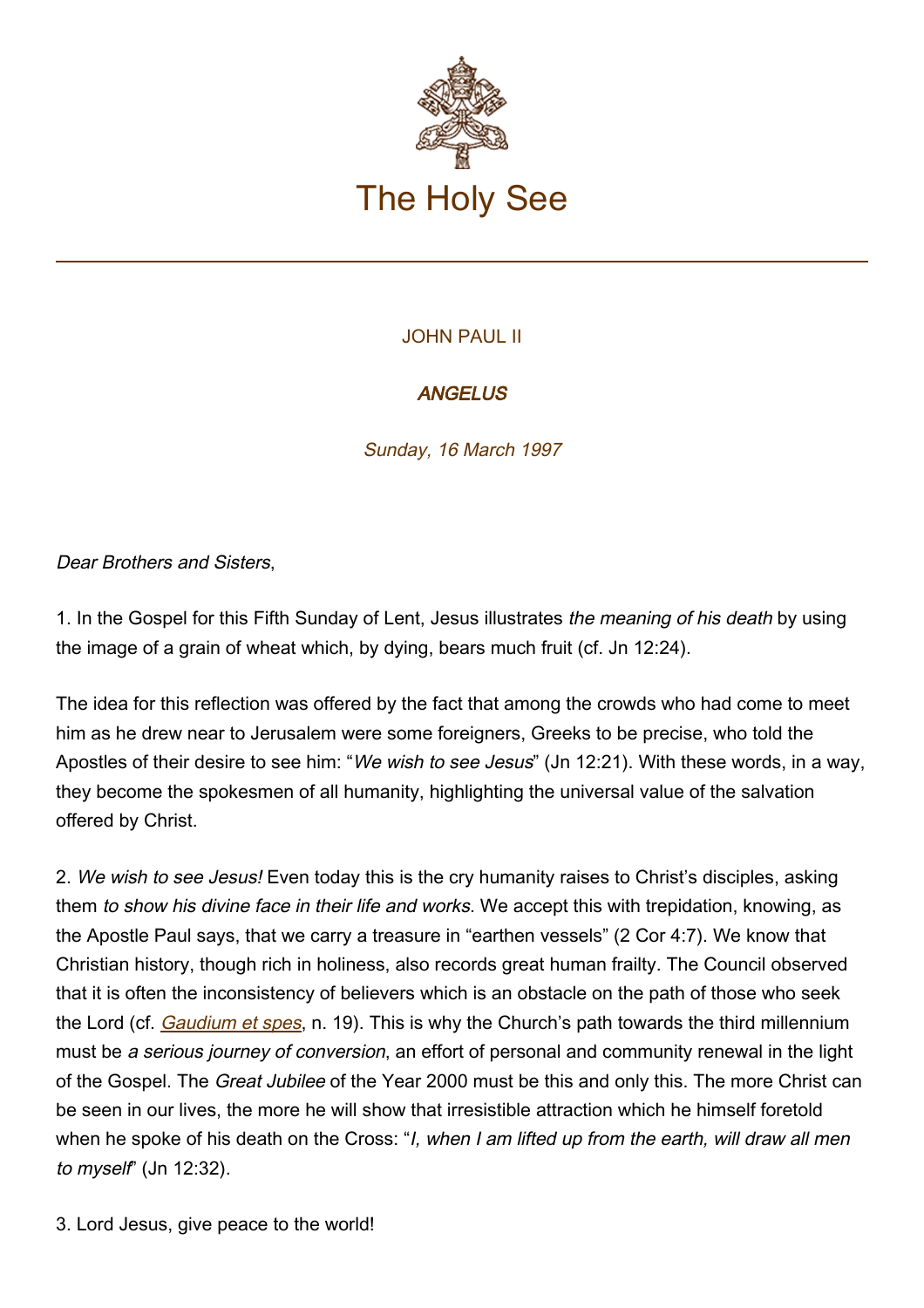Once again, dear brothers and sisters, I invite you to implore the Lord for peace in Albania.

The crisis shaking that nation, which has only recently emerged from a long period of inhuman dictatorship, has now extended to the whole territory, immersing those dear people in total insecurity.

For the good of Albania, I ask all those who have taken up arms to lay them down: destructive violence is certainly not a suitable way to resolve social problems. On the contrary, may each individual feel obliged to co-operate, with respect for persons and the law, in re-establishing trust between the citizens and their authorities. None of this can happen without public order.

Of course, these tragic events call for a response from all of Europe: it must help the authorities and people of Albania to build their country on the basis of democracy and on political and social dialogue.

May the Blessed Virgin Mary, Our Lady of Good Counsel, intercede for us so that the force of arms may not gain the advantage over peace, and indifference may not prevail over solidarity!

## After praying the Angelus, the Holy Father said:

In a special way I now address the *young people of Rome*, inviting them to a meeting I have with them every year before Palm Sunday. Dear young people of Rome, I will be expecting you in large numbers next Thursday, at 5.00 p.m. in Paul VI Auditorium in the Vatican. During this meeting, entitled "Mission: pass the word", I will give you Mark's Gospel, so that it may become your plan of life, and so that you can go and bravely proclaim it to your peers. It will also be a good opportunity to prepare together for the great meeting with young people from all over the world to be held in Paris next August.

I also greet the many athletes involved today in the Rome Marathon: may this sporting event help to spread those values of love of sacrifice and solidarity which make the world more welcoming and human.

## The Holy Father then said in Polish:

I now address the shipyard workers in Gdañsk. I wish to tell you that just as my heart and prayers were with you when you struggled for freedom, so now I am with you and your families in your struggle for survival.

I pray God that your efforts to preserve this symbol of the historic struggles and sacrifices made in defence of the dignity of man and the nation may be fruitful.